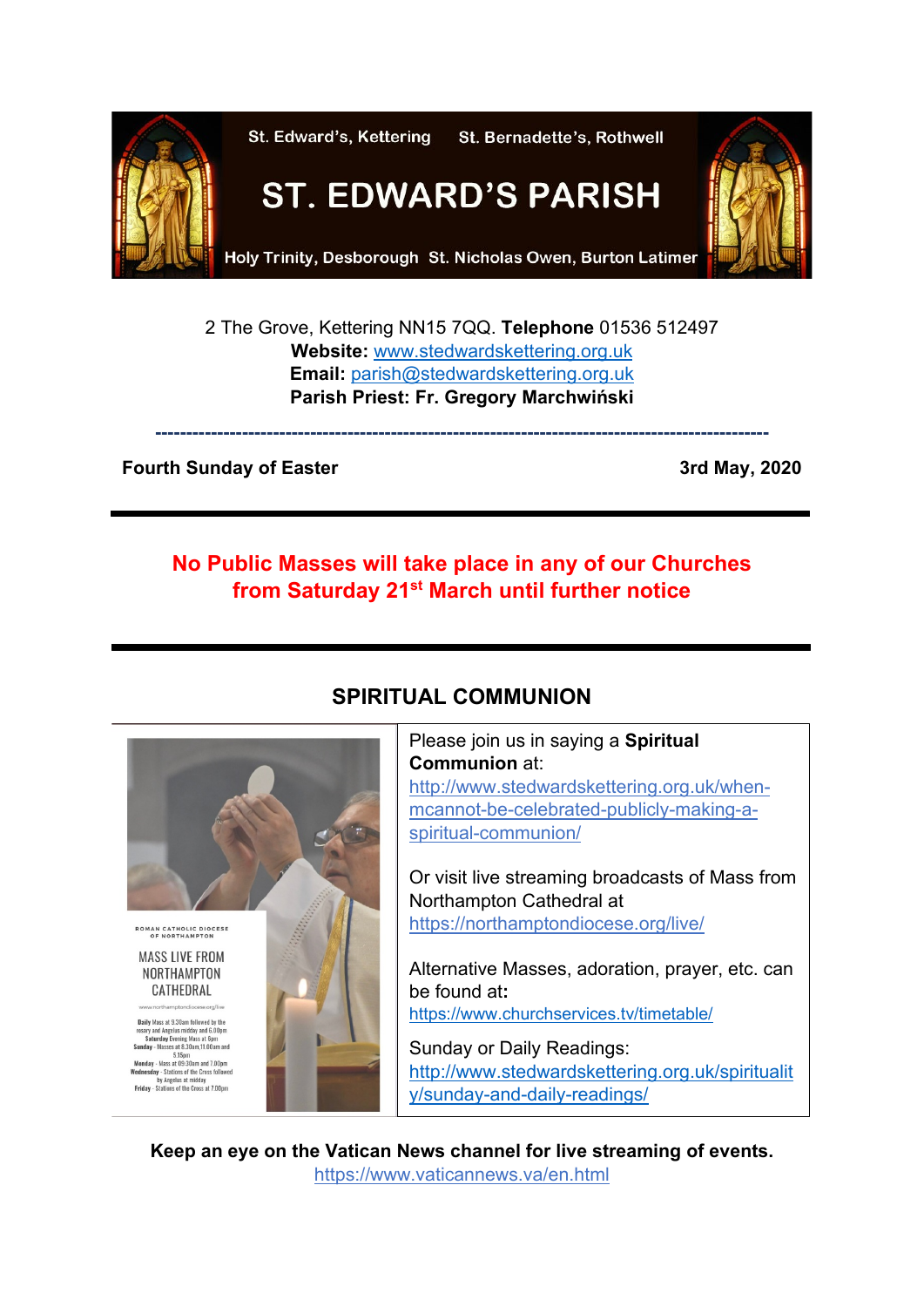#### **THIS WEEK'S MASS INTENTIONS**

**Saturday** – Tommy McCarney RIP **Sunday** - May Jeffenes RIP, Jean Ayrton RIP **Monday** - Holy Souls **Tuesday** - Thanksgiving to Sacred Heart of Jesus and Immaculate Heart of Mary **Wednesday** - Alexa, thanksgiving int. **Thursday** - For Care Homes residents and staff **Friday** - Fr Dave Melly int. **Saturday** – Kevin Smith RIP, For the Bereaved **Sunday** - Bridget Wilsdon

To request a Mass Intention please send an email to: [parish@stedwardskettering.org.uk](mailto:parish@stedwardskettering.org.uk)

### **PLEASE PRAY FOR THOSE WHO HAVE RECENTLY DIED**

In our prayers, let us remember our deceased parishioners, family members and friends.

Let us especially remember those who have recently passed away:

**Patricia Timpson –** Her funeral will take place on May 5th at 9.30am in the Kettering crematorium.

**Maria Nikiforuk –** Her burial will take place on May 12th at 1.30 pm at the cemetery in Rothwell.

**Lynne Howes –** Her funeral will take place on May 12th at 2.30 pm at the Kettering crematorium.

**William Mcnulty –** His funeral will take place on May 19 at 12 noon at Kettering crematorium.

**May they rest in peace.**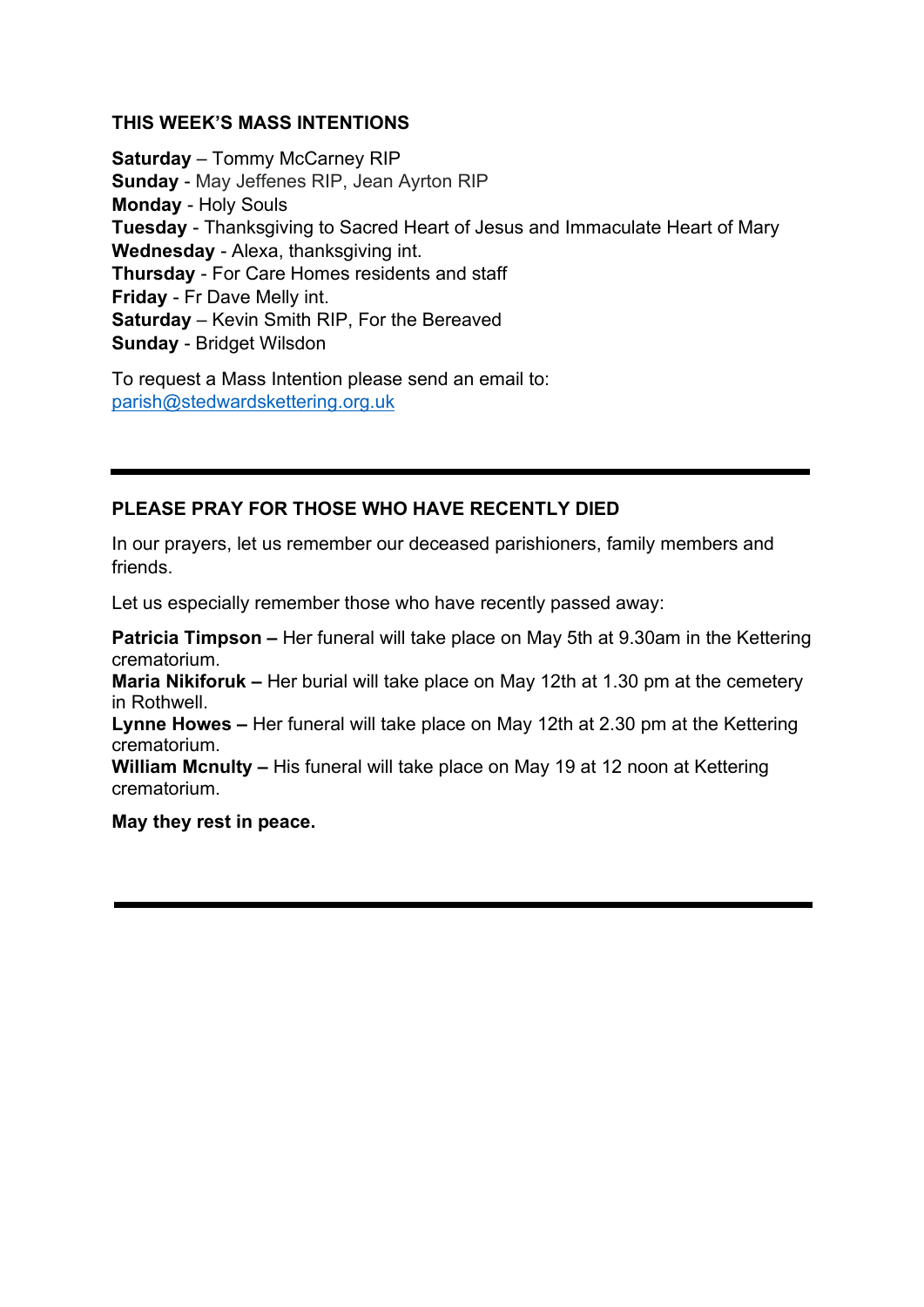### **ST EDWARD'S PARISH - THE PARISH COMMUNITY IN LOCKDOWN**



The Parish is exploring the implementation of a "Parish Call and Care scheme" to support isolated and elderly parishioners, many of whom are facing months without significant social contact. This is recommended by the Diocese and we plan to organise one of its elements - a "Phone and Chat" service - as soon as we can.

If you would like to phone and chat to an isolated fellow parishioner, or would like someone to phone you, please contact the Parish Office by phone 01536 512497 or email [parish@stedwardskettering.org.uk](mailto:parish@stedwardskettering.org.uk) giving your name and contact details and say whether you would like to receive such calls, or join the team that makes them.

Similarly, if you know of an isolated person who might benefit from a chat, can you please let us know their name, and phone number if you have it.

**Data Notice** The personal details you have given will only be stored and used by the parish named above (part of the Diocese of Northampton) for the purposes of administering the Parish Call and Care Scheme. They will not be otherwise disclosed, unless for your urgent and vital welfare. Details of how we process your data, and your rights, are on the full Privacy Notice which may be seen on the Diocesan website at [www.northamptondiocese.org/data.](http://www.northamptondiocese.org/data)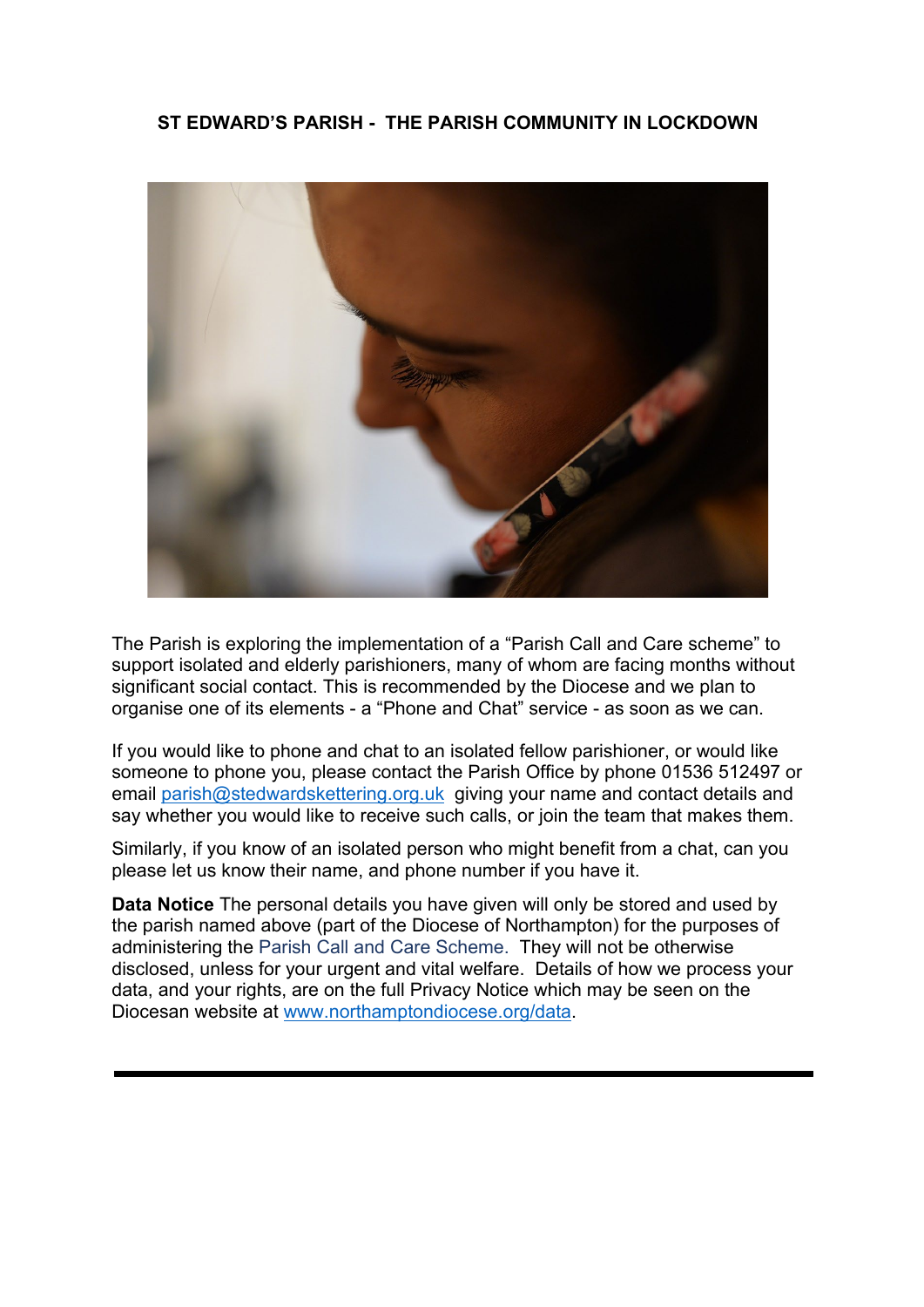#### **CAFOD EMERGENCY APPEAL**



CAFOD launched its coronavirus emergency appeal on 30 April. The effects of coronavirus on developing countries where CAFOD works are likely to be devastating. Families without enough to eat and without access to clean water and healthcare are particularly vulnerable to coronavirus. The poorest and most marginalised communities will be pushed further into poverty. Your prayers and gifts are needed now more than ever to help protect the lives of those in poor communities. While we are not able to hold physical collections in our church, you can donate as individuals at<https://cafod.org.uk/Give/Donate-to-Emergencies/Coronavirus-appeal>

**In these challenging times, your gifts and prayers are needed as much as ever.** [Help our local experts reach those in desperate need.](https://cafod.org.uk/Give/Donate-to-Emergencies/Support-our-local-experts?utm_source=staffemailfooter&utm_medium=email&utm_campaign=Coronavirus-solidarity-email-footer-2020)

**WEEKLY DONATIONS** Some parishioners have asked how they can maintain their donations which would normally be given via the collection plate. It is true that church income will significantly reduce as a result of the current ban on public liturgies while we are all being asked to stay at home and avoid unnecessary travel. While I will endeavour to keep parish outgoings as low as possible, please could I ask those parishioners who can afford it at this time, and do not currently give by Standing Order, to consider donating online.

There are several ways of donating during this crisis so that you do not need to leave home:

• **Online** This can be done via the Diocesan website which can be found at <https://northamptondiocese.org/> . Scroll down to find the 'Donate' button and follow the instructions on the Catholic Diocese of Northampton Virgin money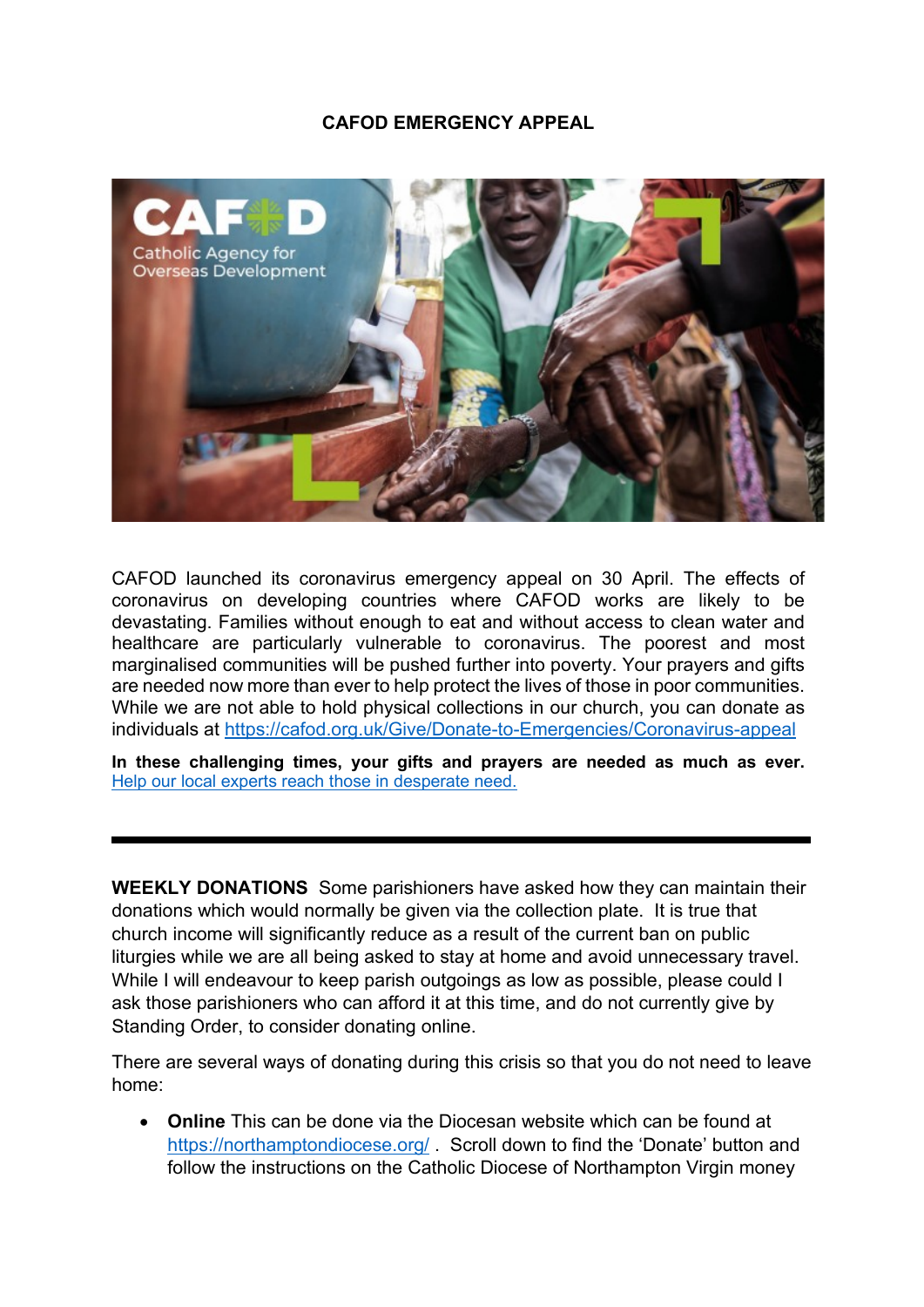giving page. By indicating in the notes section of the donate page that the donation is for "St. Edward's Kettering" your donation will go into our parish account with the diocese, and will at the same time help our diocese as a whole. Please note that there is the facility to Gift Aid any donation to your parish if you are a taxpayer. Thank you for any help you can give.

- **Standing Order** via your own bank. Alternatively, you can set up a standing order for donations to your parish using your online bank account. The information required to make the donation is as follows. Bank; NatWest Sort Code; 60-06-11 Account Name; 46898093 Account Name; Northampton Roman Catholic Diocesan Trust Payment Ref; St. Edward's, Kettering
- **One-off donation by telephone** The facility is available in the central office at Bishop's House to take donations by card payments over the phone. As above they would need to be informed at the time of the call where the donation is to be attributed to.
- You can also support the Parish by **making a donation through the letterbox** of the presbytery at any time.

#### **SACRAMENTAL PROGRAMMES – MESSAGES FROM BISHOP DAVID**



Bishop David is very conscious that there are a considerable number of people around the Diocese who are due to be baptised or received into full communion with the Church, to receive the Sacrament of Confirmation and to receive their First Holy Communion. All these celebrations are currently delayed through the coronavirus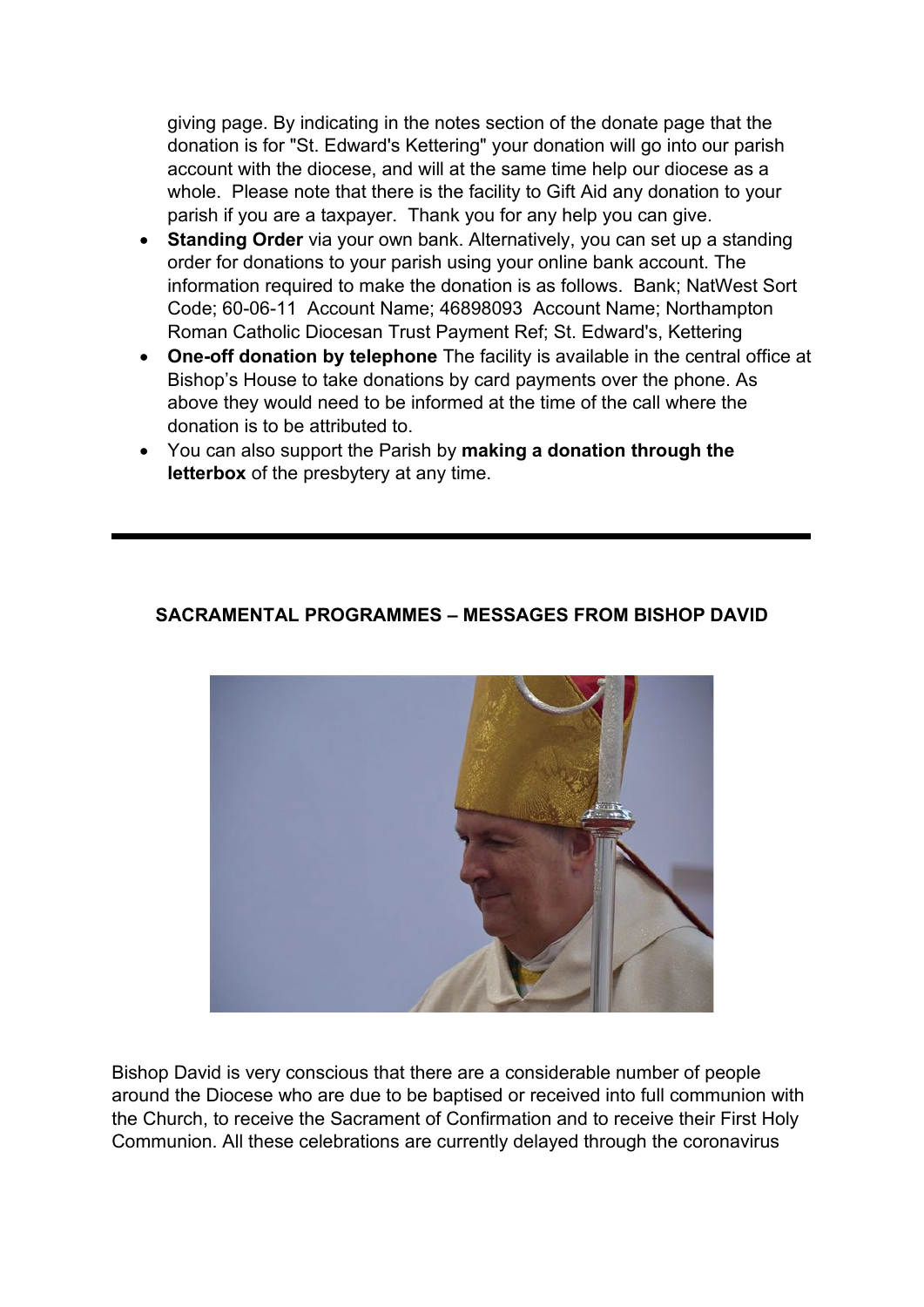crisis. Bishop David sends the following messages to all those waiting to receive these sacraments.

-----------------------------------------------------------------

#### **To catechumens preparing for Sacramental Initiation into the Church and candidates from other ecclesial communities preparing to be received into full communion with the Catholic Church**

#### Dear friends,

In my first pastoral letter as Bishop of Northampton, I used an image that I would like to share with you again now. It is the early Easter picture of the disciples hiding together behind locked doors because of fear. Maybe this image of the first Christians speaks to us in an even more powerful way during these days of coronavirus lockdown. Then again, we may be telling ourselves, at least they were hiding in their locked room "together"! Being a disciples of Jesus Christ is a community experience rather than an individualistic and solitary one. God's people have always been a pilgrim people and by his grace, you have been brought into an experience of this pilgrimage journey to the Kingdom of Heaven. The Church is a people. Within the isolation of our homes, it is difficult for us to feel part of this people at times. There is the live-streaming of Masses from cathedrals and churches, a very poor substitute for the dynamic gift of being brought together by the Holy Spirit, in order to sing the praises of the Lord who has gathered us to celebrate the mysteries of our faith. How I, and indeed every priest, long to be able to celebrate these life-giving mysteries again with the people of God! In the meantime, we must wait in patience. During these days of the Easter Season I wanted to share this with you, that you are very much in my heart and prayer. Please do pray for the virtue of hope and fidelity to the call you have received. I know that many of you will be living lives of service, where and when you are able to help others within your family and community. These are signs of your faith in Christ Jesus and desire to belong to his Church. May our Lord bless you and continue to support you in faith, hope and love as you await the day when you are able to celebrate the sacraments with us. We will soon celebrate the Feast of Pentecost, the day when Jesus fulfilled the promise that the Father and he would pour out the Holy Spirit upon this world. I encourage you to open your lives to the coming of the Spirit in these days.

✠ David J Oakley Bishop of Northampton

-------------------------------------------------------------------

#### **To candidates for the Sacrament of Confirmation**

Dear young friends,

I wonder how you were feeling during your preparation for the Sacrament of Confirmation? Were you excited and wondering how the gifts you are to receive from the Holy Spirit would work in your life? Were you looking forward to this celebration when you would receive the final sacrament of initiation into God's Church? And now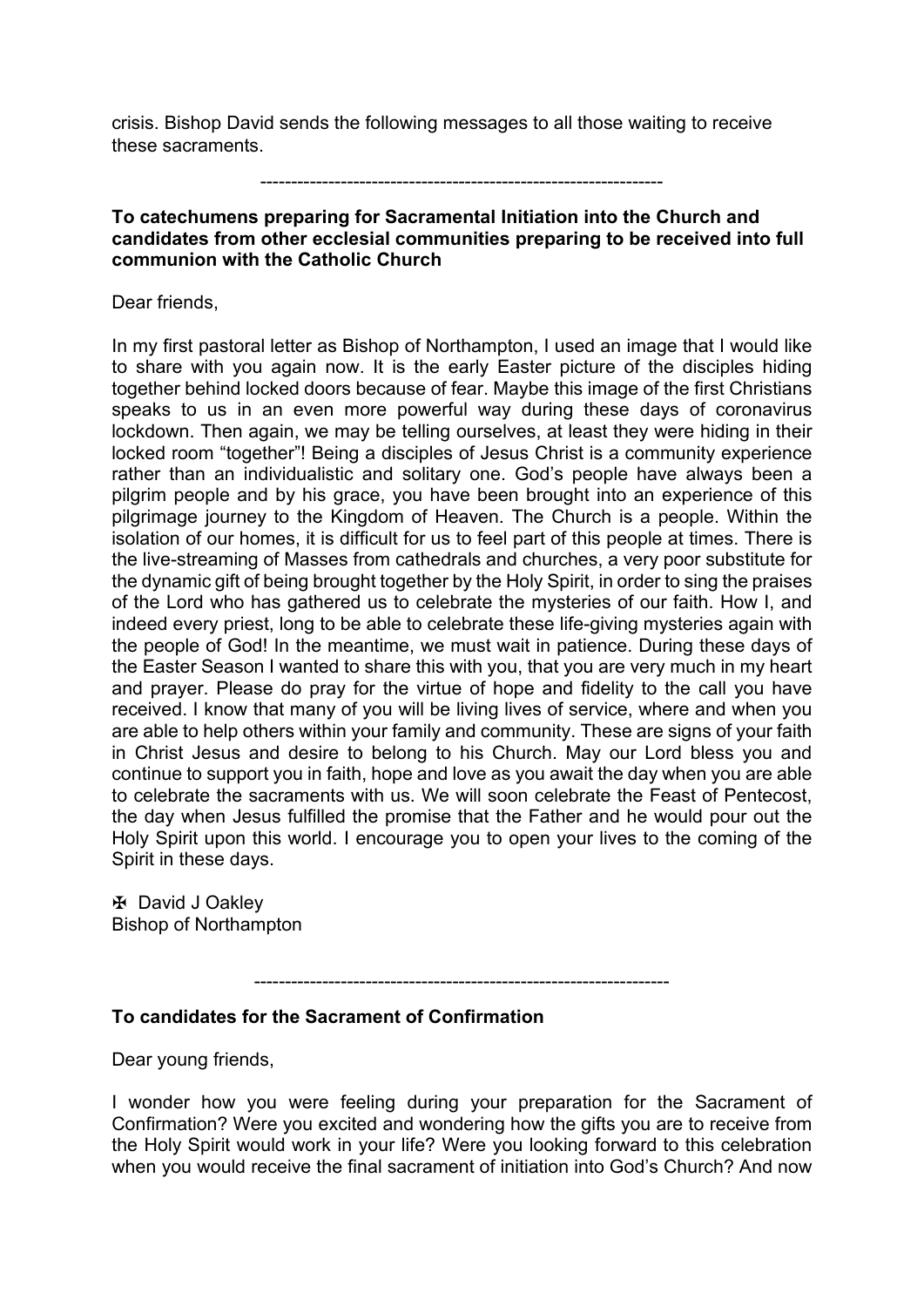the whole journey towards the Sacrament of Confirmation has been put on hold because of the Coronavirus lockdown! I wanted to send you a message of encouragement in these difficult days. Even though the celebration of the Sacrament of Confirmation has been delayed because of this crisis, please know that your new Bishop is very much looking forward to meeting with you. Try to be patient and faithful to meeting with Jesus in prayer. Ask the saint whose name you are choosing to pray for you. Pray to the Holy Spirit that you will be even more ready to receive the gifts which will be poured out on you when you are Confirmed. We will soon celebrate that Pentecost day when the Holy Spirit was poured out upon our world. And finally, please spare a prayer or two for the new Bishop! I send you these words together with my blessing for yourself and your families.

✠ David J Oakley Bishop of Northampton

-------------------------------------------------------------

#### **To candidates for the Sacrament of First Holy Communion**

Dear boys and girls,

We have not yet met in your parish or school. I am very much looking forward to that opportunity. In the meantime, I wanted to write a few words of encouragement to you. You will have been preparing to celebrate your first Holy Communion this term. It is such wonderful moment for you and your family, and there is often a lovely party to celebrate this day when Jesus first comes to you as the Bread of Life. If we don't have food we become hungry! What we eat gives us energy for all the things we have to do in our day. When we receive Jesus in Holy Communion, he gives us the spiritual energy to live as his follower in our lives. I hope and pray that this day will come for you soon when we are allowed to celebrate with you in church. May Jesus, the Bread of Life, bless you always.

✠ David J Oakley Bishop of Northampton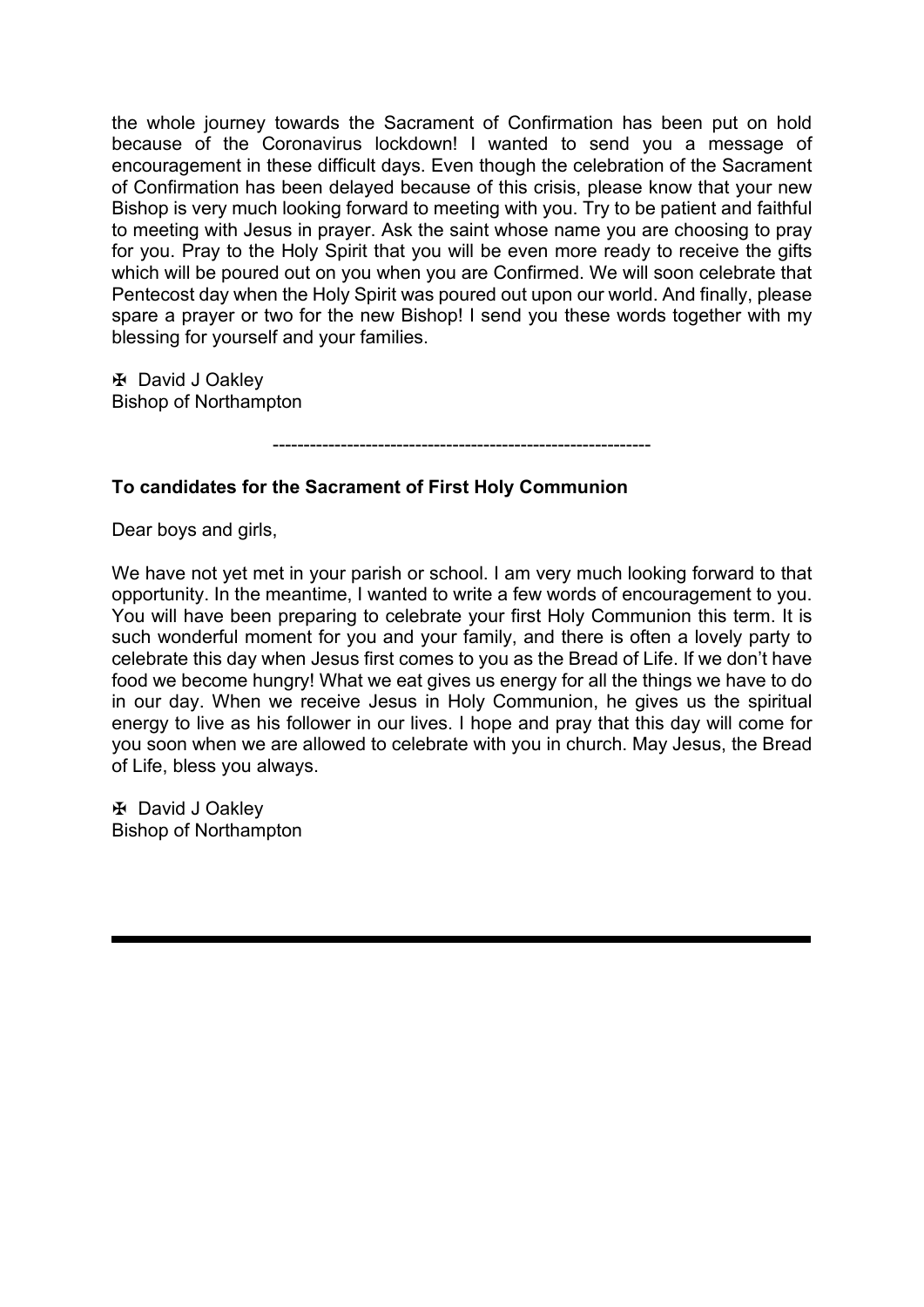### **IS YOUR RELATIONSHIP UNDER STRESS DURING THE LOCKDOWN?**



SmartLoving BreakThrough Online is for anyone whose relationship is going through a period of stress and disillusionment. It's from the providers of the Marriage Preparation Course that currently runs in our Pastoral Area.

BreakThrough is an online course that teaches participants how conflict arises, and how to take simple steps to heal the wounds and restore hope. It is private, confidential and effective and can be worked through in three hours, either individually or together.

Currently there's a reduced price of £24: if that cost is prohibitive for you and, as finances are a major difficulty just now for so many people, email  $mflnrcd$ @gmail.com as they will be able to offer some assistance for those in greatest need and they will send you an access code. Your email will be strictly confidential and used in line with GDPR. For more details, see <https://smartloving.org/bto-uk>



### **REFLECTIONS FOR THE IV SUNDAY OF EASTER**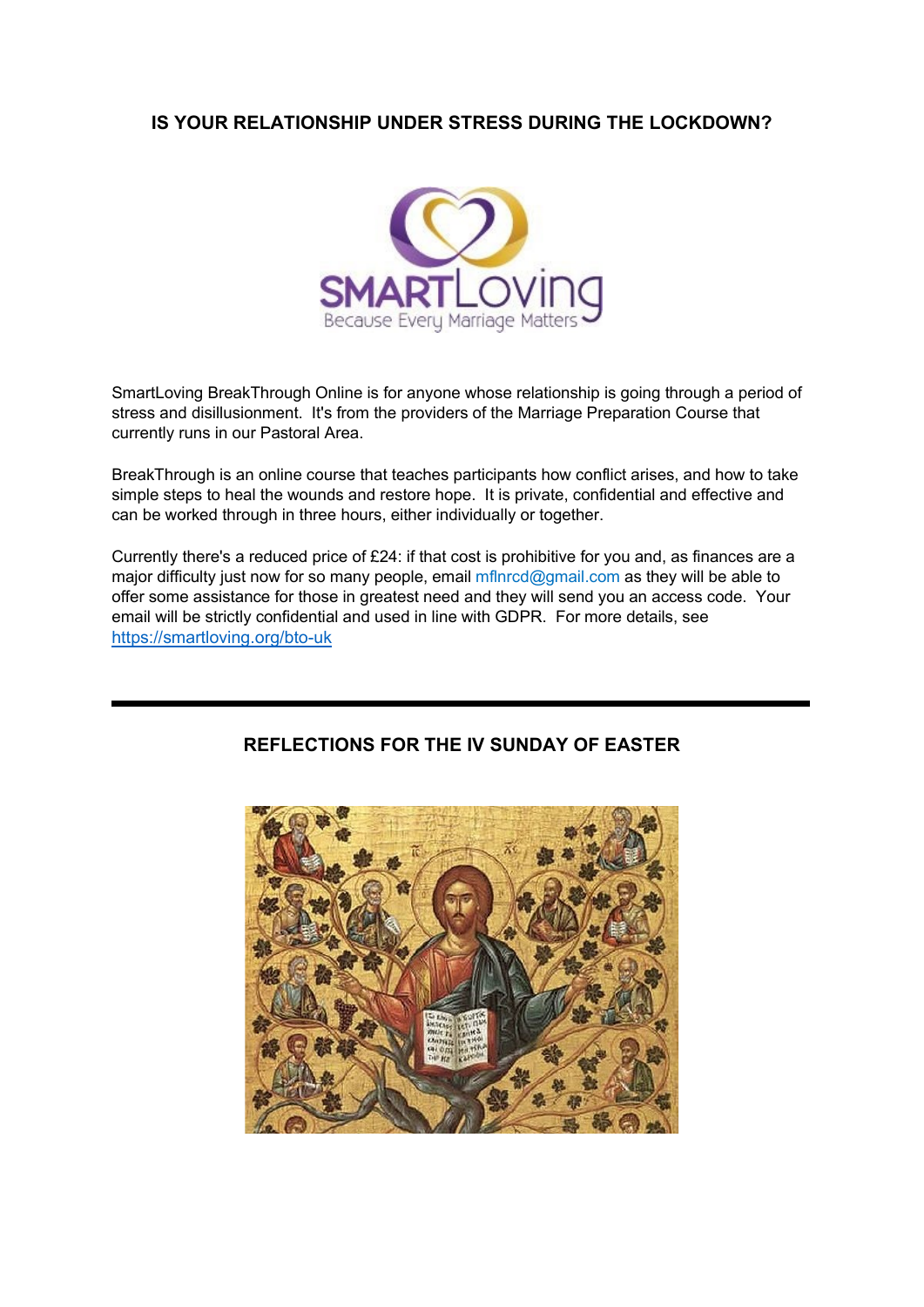Fr. Antony Kadavil reflects and comments on the readings of the fourth Sunday of Easter, also called Good Shepherd Sunday. [https://www.vaticannews.va/en/church/news/2020-04/gospel-reflection](https://www.vaticannews.va/en/church/news/2020-04/gospel-reflection-third-sunday-easter-shepherd-vocation-news03.html)[third-sunday-easter-shepherd-vocation-news03.html](https://www.vaticannews.va/en/church/news/2020-04/gospel-reflection-third-sunday-easter-shepherd-vocation-news03.html)

### **LETTER FOR THE MONTH OF MAY FROM POPE FRANCIS**



*Pope Francis standing in front of the the image of Mary, Salus populi Romani, during the Mass for Easter Sunday*

<https://www.vaticannews.va/en/pope/news/2020-04/letter-on-the-month-of-may-full-text.html>

Pope Francis has issued a letter for the month of May, a time of when we express our love and devotion for the Blessed Virgin Mary. He encourages everyone to rediscover the beauty of praying the Rosary at home and shares with us prayers he will be saying at the end of the Rosary, so that we can say them in spiritual union with others.

### **FIRST PRAYER**

*O Mary,*

*You shine continuously on our journey as a sign of salvation and hope. We entrust ourselves to you, Health of the Sick, who, at the foot of the cross, were united with Jesus' suffering, and persevered in your faith.*

*"Protectress of the Roman people", you know our needs, and we know that you will provide, so that, as at Cana in Galilee, joy and celebration may return after this time of trial.*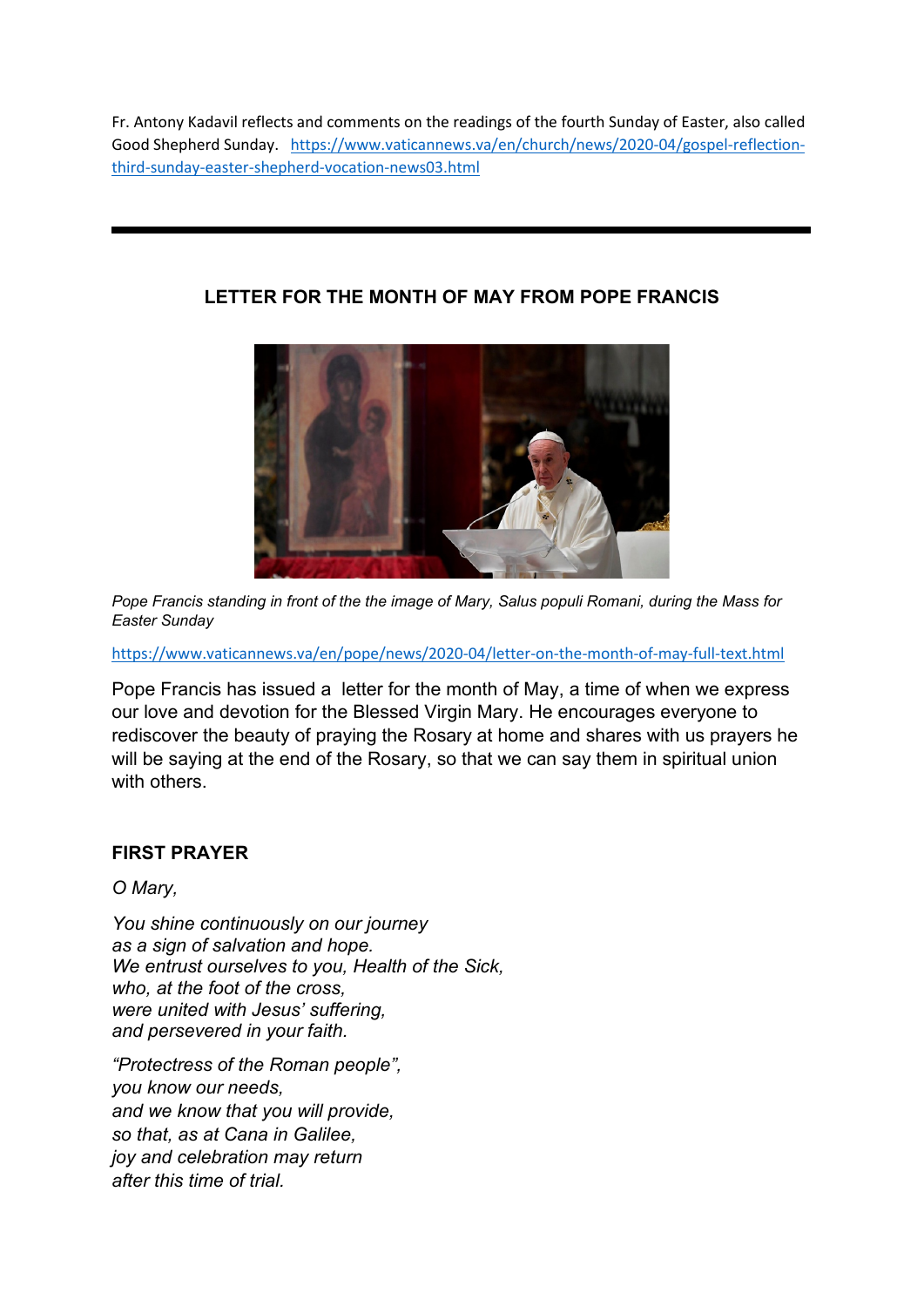*Help us, Mother of Divine Love, to conform ourselves to the will of the Father and to do what Jesus tells us. For he took upon himself our suffering, and burdened himself with our sorrows to bring us, through the cross, to the joy of the Resurrection. Amen.*

*We fly to your protection, O Holy Mother of God; Do not despise our petitions in our necessities, but deliver us always from every danger, O Glorious and Blessed Virgin.*

### **SECOND PRAYER**

*"We fly to your protection, O Holy Mother of God".* 

*In the present tragic situation, when the whole world is prey to suffering and anxiety, we fly to you, Mother of God and our Mother, and seek refuge under your protection.*

*Virgin Mary, turn your merciful eyes towards us amid this coronavirus pandemic. Comfort those who are distraught and mourn their loved ones who have died, and at times are buried in a way that grieves them deeply. Be close to those who are concerned for their loved ones who are sick and who, in order to prevent the spread of the disease, cannot be close to them. Fill with hope those who are troubled by the uncertainty of the future and the consequences for the economy and employment.*

*Mother of God and our Mother, pray for us to God, the Father of mercies, that this great suffering may end and that hope and peace may dawn anew. Plead with your divine Son, as you did at Cana, so that the families of the sick and the victims be comforted, and their hearts be opened to confidence and trust.*

*Protect those doctors, nurses, health workers and volunteers who are on the frontline of this emergency, and are risking their lives to save others. Support their heroic effort and grant them strength, generosity and continued health.*

*Be close to those who assist the sick night and day, and to priests who, in their pastoral concern and fidelity to the Gospel, are trying to help and support everyone.* 

*Blessed Virgin, illumine the minds of men and women engaged in scientific research, that they may find effective solutions to overcome this virus.* 

*Support national leaders, that with wisdom, solicitude and generosity they may come to the aid of those lacking the basic necessities of life and may devise social and economic solutions inspired by farsightedness and solidarity.*